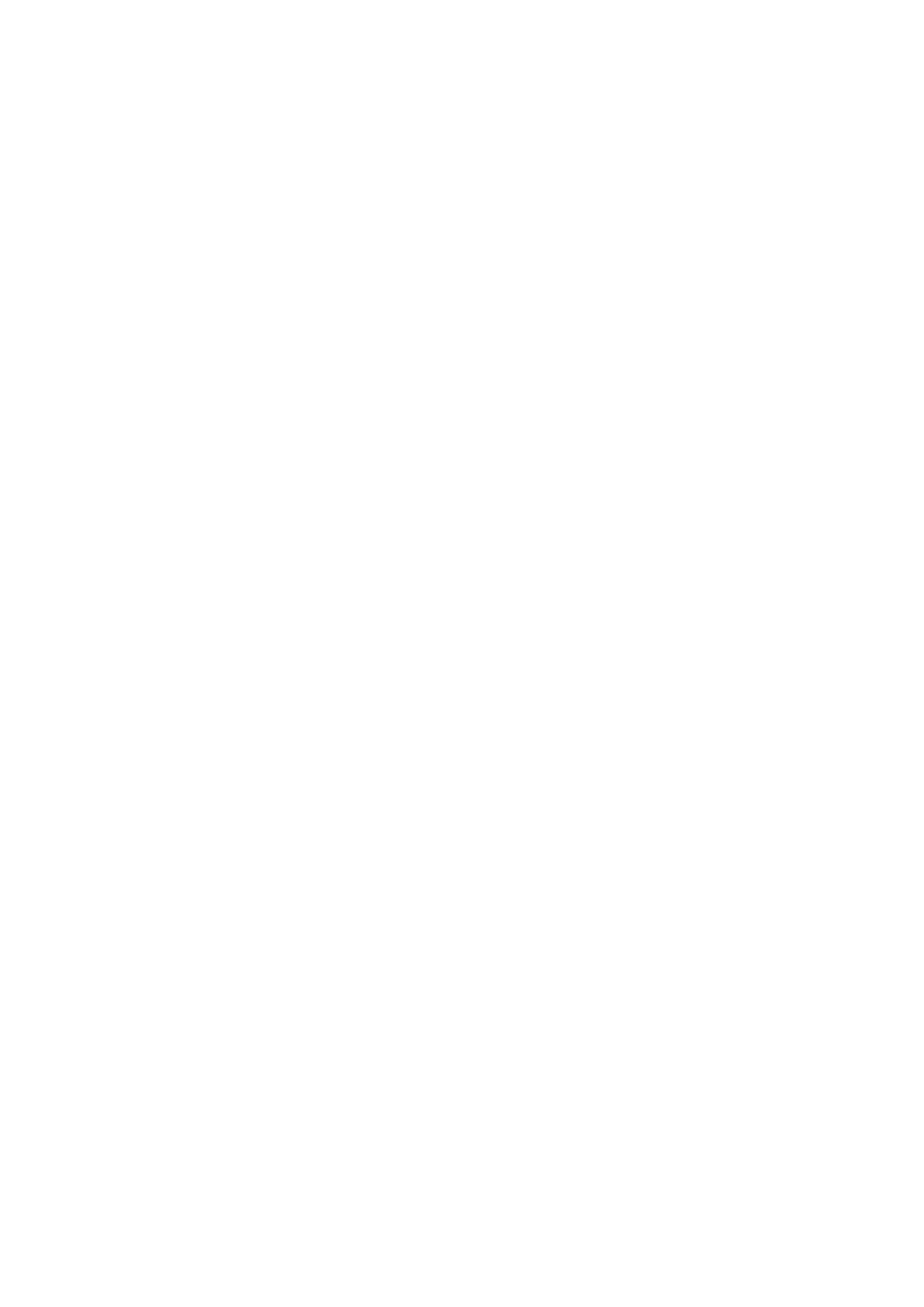3

#### **Consultation with Megger**

The present system manual has been designed as an operating guide and for reference. It is meant to answer your questions and solve your problems in as fast and easy a way as possible. Please start with referring to this manual should any trouble occur.

In doing so, make use of the table of contents and read the relevant paragraph with great attention. Furthermore, check all terminals and connections of the instruments involved.

Should any question remain unanswered, please contact:

Megger Limited Seba Dynatronic

Archcliffe Road Kent CT17 9EN T: +44 1304 502100 F: +44 1304 207342 E: uksales@megger.com Mess- und Ortungstechnik GmbH Dr.-Herbert-Iann-Str. 6 D - 96148 Baunach  $T: +49994468 - 0$ F: +49 9544 22 73 E: sales@sebakmt.com

Hagenuk KMT Kabelmesstechnik GmbH Röderaue 41 D - 01471 Radeburg / Dresden

 $T: +493320884 - 0$ F: +49 35208 84 249 E: sales@sebakmt.com Megger USA

Valley Forge Corporate Centre 2621 Van Buren Avenue Norristown, PA 19403 USA T: +1 610 676 8500 F: +1 610 676 8610

Megger

All rights reserved. No part of this handbook may be copied by photographic or other means unless Megger have before-hand declared their consent in writing. The content of this handbook is subject to change without notice. Megger cannot be made liable for technical or printing errors or shortcomings of this handbook. Megger also disclaim all responsibility for damage resulting directly or indirectly from the delivery, supply, or use of this matter.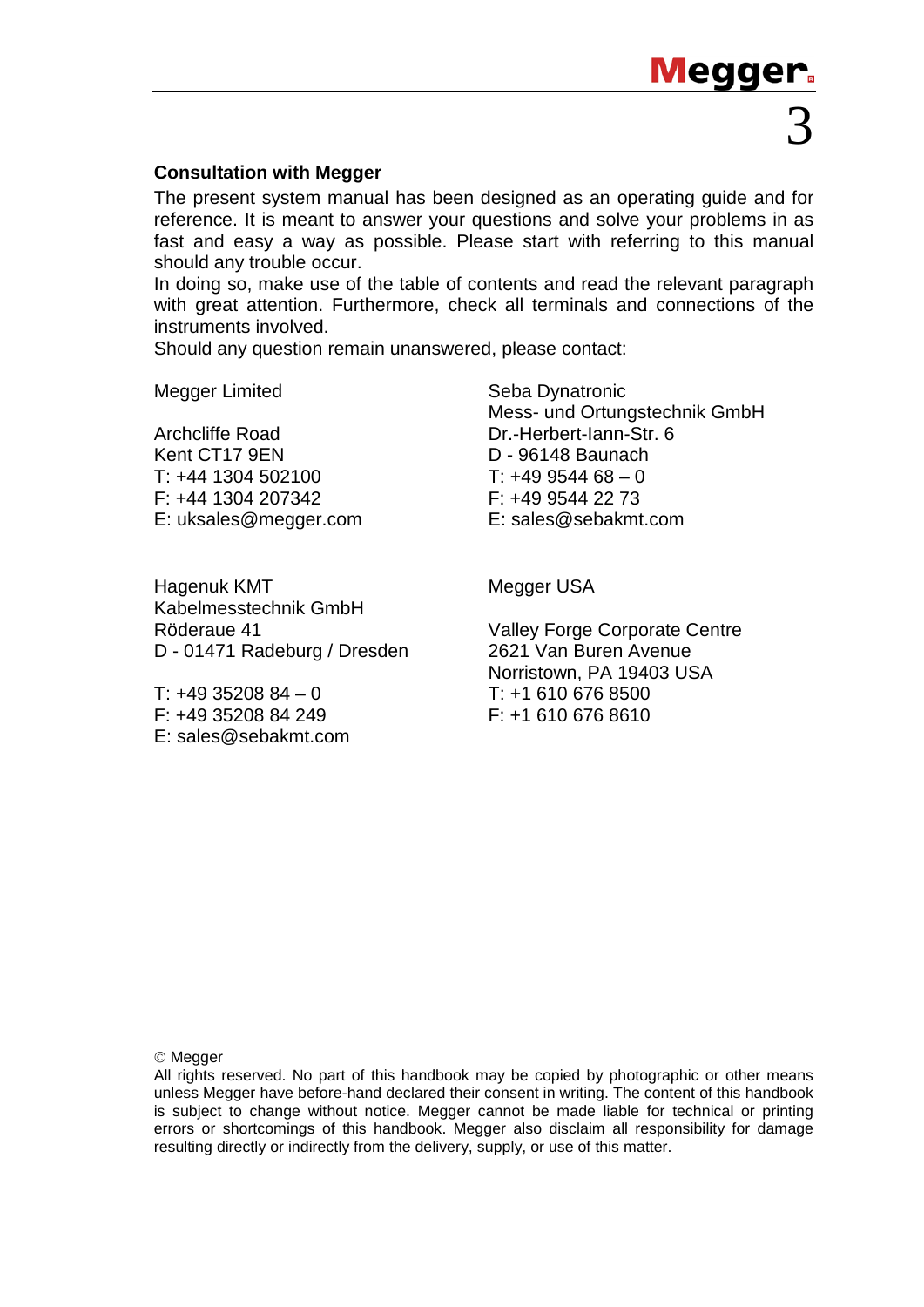4

#### **Terms of Warranty**

Megger accept responsibility for a claim under warranty brought forward by a customer for a product sold by Megger under the terms stated below.

Megger warrant that at the time of delivery Megger products are free from manufacturing or material defects which might considerably reduce their value or usability. This warranty does not apply to faults in the software supplied. During the period of warranty, Megger agree to repair faulty parts or replace them with new parts or parts as new (with the same usability and life as new parts) according to their choice.

Megger reject all further claims under warranty, in particular those from consequential damage. Each component and product replaced in accordance with this warranty becomes the property of Megger.

All warranty claims versus Megger are hereby limited to a period of 12 months from the date of delivery. Each component supplied by Megger within the context of warranty will also be covered by this warranty for the remaining period of time but for 90 days at least.

Each measure to remedy a claim under warranty shall exclusively be carried out by Megger or an authorized service station.

To register a claim under the provisions of this warranty, the customer has to complain about the defect, in case of an immediately detectable fault within 10 days from the date of delivery.

This warranty does not apply to any fault or damage caused by exposing a product to conditions not in accordance with this specification, by storing, transporting, or using it improperly, or having it serviced or installed by a workshop not authorized by Megger. All responsibility is disclaimed for damage due to wear, will of God, or connection to foreign components.

For damage resulting from a violation of their duty to repair or re-supply items, Megger can be made liable only in case of severe negligence or intention. Any liability for slight negligence is disclaimed.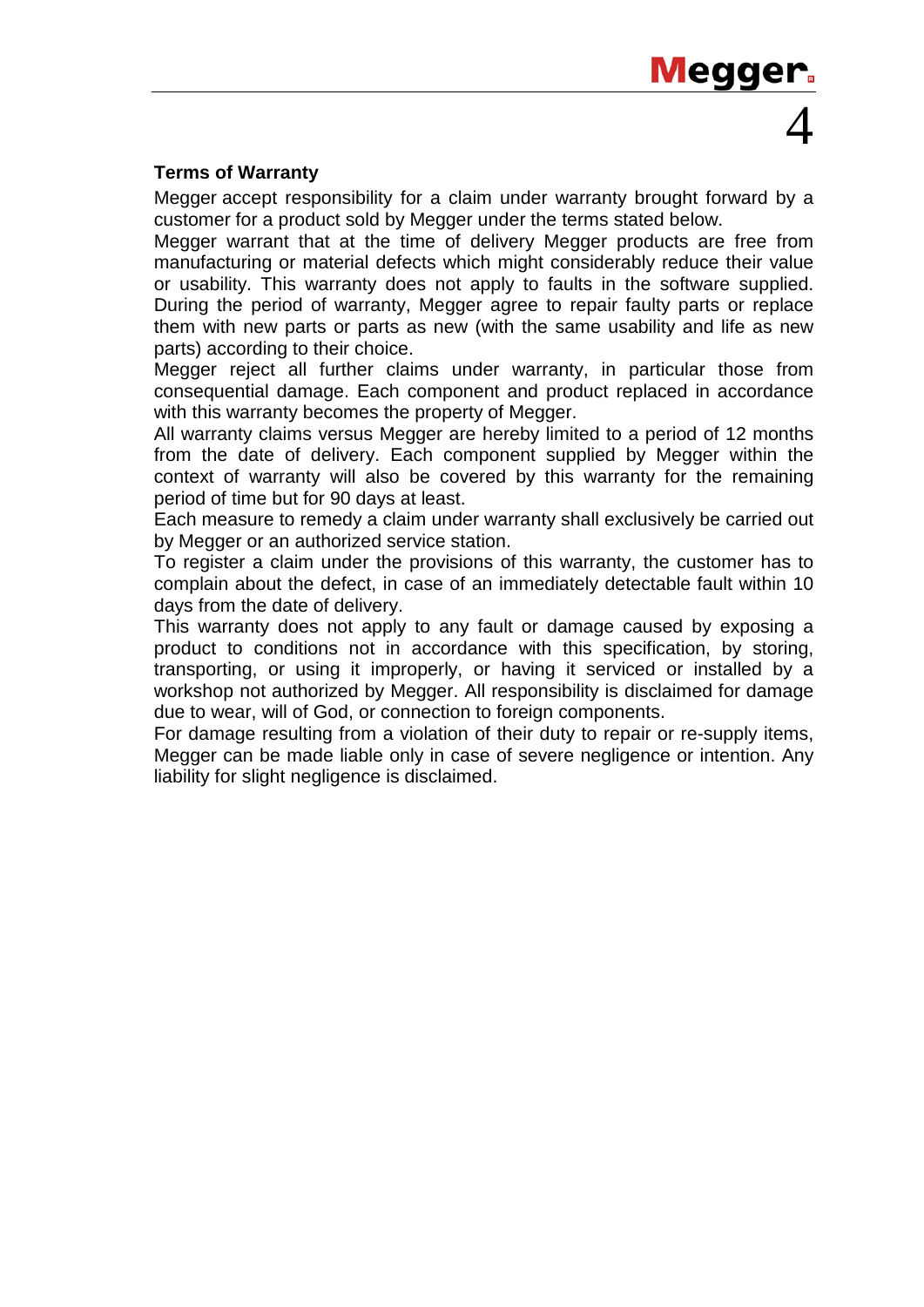## Megger.

**Table of content**

| 1                                                          | <b>GENERAL</b>                                                                                                                                                      | 1                                                                                                          |
|------------------------------------------------------------|---------------------------------------------------------------------------------------------------------------------------------------------------------------------|------------------------------------------------------------------------------------------------------------|
| 1.1                                                        | <b>Safety instructions</b>                                                                                                                                          | 1                                                                                                          |
| 1.2                                                        | <b>INDICATIONS USED IN THE DESCRIPTION</b>                                                                                                                          | $\overline{2}$                                                                                             |
| $\mathbf{2}$<br>2.1<br>2.1.1<br>2.1.2<br>2.2<br>2.3<br>2.4 | <b>TECHNICAL DESCRIPTION</b><br><b>Description of the set</b><br>Scope of supply<br>Use of the set<br>Design of the set<br><b>Function</b><br><b>Specifications</b> | 3<br>$\begin{array}{c} 3 \\ 3 \\ 3 \end{array}$<br>$\overline{\mathbf{4}}$<br>$\overline{\mathbf{4}}$<br>5 |
| 3                                                          | <b>PREPARATION FOR USE</b>                                                                                                                                          | 7                                                                                                          |
| 3.1                                                        | <b>Operating requirements</b>                                                                                                                                       | $\overline{\mathbf{7}}$                                                                                    |
| 3.2                                                        | <b>Power supply</b>                                                                                                                                                 | $\overline{\mathbf{7}}$                                                                                    |
| 3.2.1                                                      | Internal rechargeable battery                                                                                                                                       | $\overline{7}$                                                                                             |
| 3.2.2                                                      | <b>Mains</b>                                                                                                                                                        | 8                                                                                                          |
| 3.2.3                                                      | <b>External battery</b>                                                                                                                                             | $\,8\,$                                                                                                    |
| 3.2.4                                                      | Maintenance procedure (internal battery)                                                                                                                            | 8                                                                                                          |
| 3.3                                                        | <b>Connecting the test equipment</b>                                                                                                                                | 9                                                                                                          |
| 4                                                          | <b>OPERATING INSTRUCTIONS</b>                                                                                                                                       | 11                                                                                                         |
| 4.1                                                        | <b>Controls and displays</b>                                                                                                                                        | 11                                                                                                         |
| 4.2                                                        | <b>OPERATING PROCEDURE</b>                                                                                                                                          | 12                                                                                                         |
| 4.2.1                                                      | Performing measurements                                                                                                                                             | 12                                                                                                         |
| 4.2.2                                                      | <b>Ending testing</b>                                                                                                                                               | 13                                                                                                         |
| 4.2.3                                                      | Safety measures                                                                                                                                                     | 13                                                                                                         |
| 5                                                          | <b>CARE, MAINTENANCE AND REPAIR</b>                                                                                                                                 | 15                                                                                                         |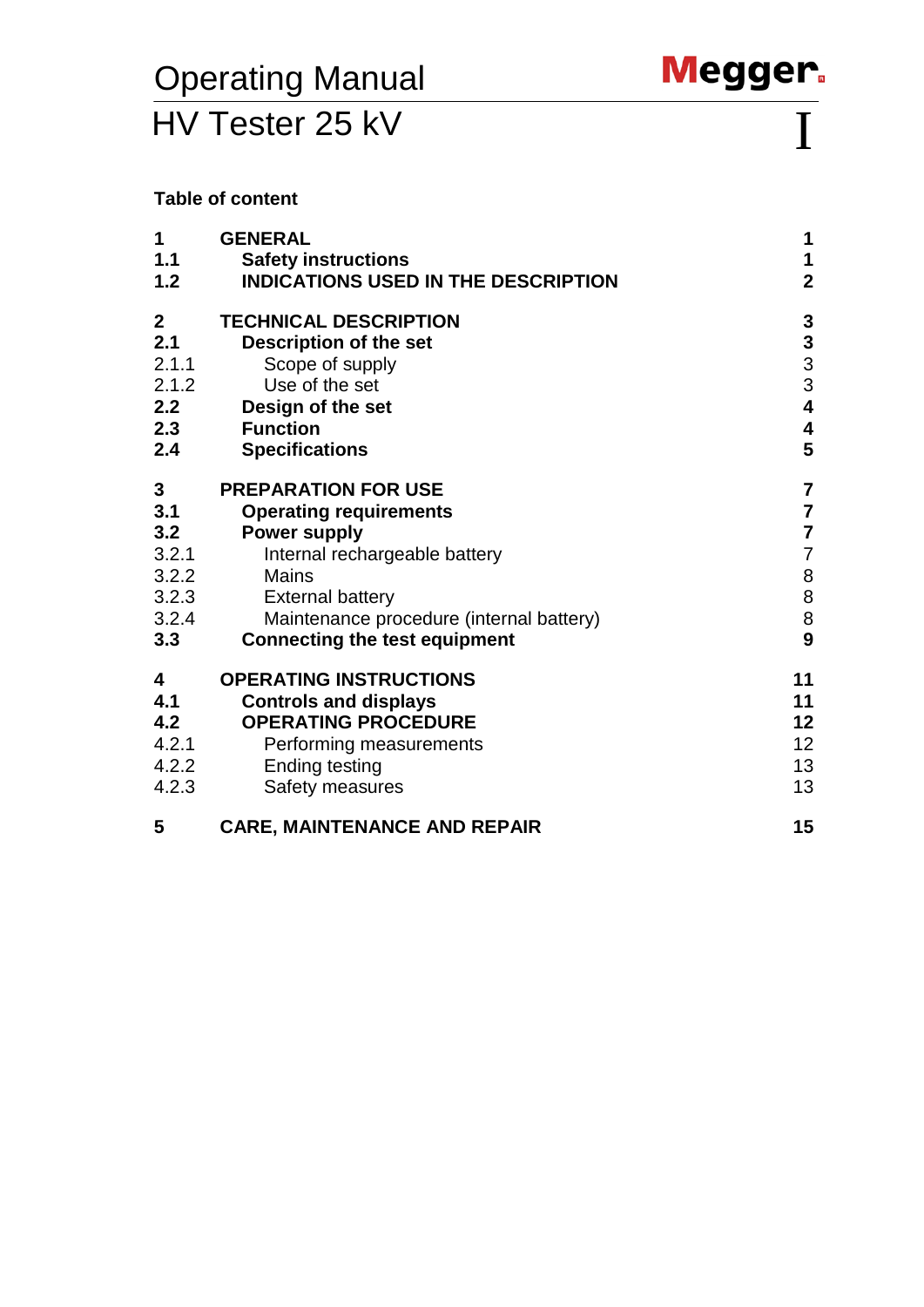| <b>Operating Manual</b>  | <b>Megger</b> |  |
|--------------------------|---------------|--|
| HV Tester 25 kV          |               |  |
| <b>Table of Figures:</b> |               |  |
| Figure 1 HV Tester 25 kV |               |  |

| $1$ IVII $\sigma$ I III III $\sigma$ III $\sigma$ III $\sigma$ |    |
|----------------------------------------------------------------|----|
| Figure 2 HV Tester 25 kV                                       |    |
| Figure 3 Example for connecting HV Tester 25 kV                | 10 |
| Figure 4 Front of the HV Tester 25 kV                          | 11 |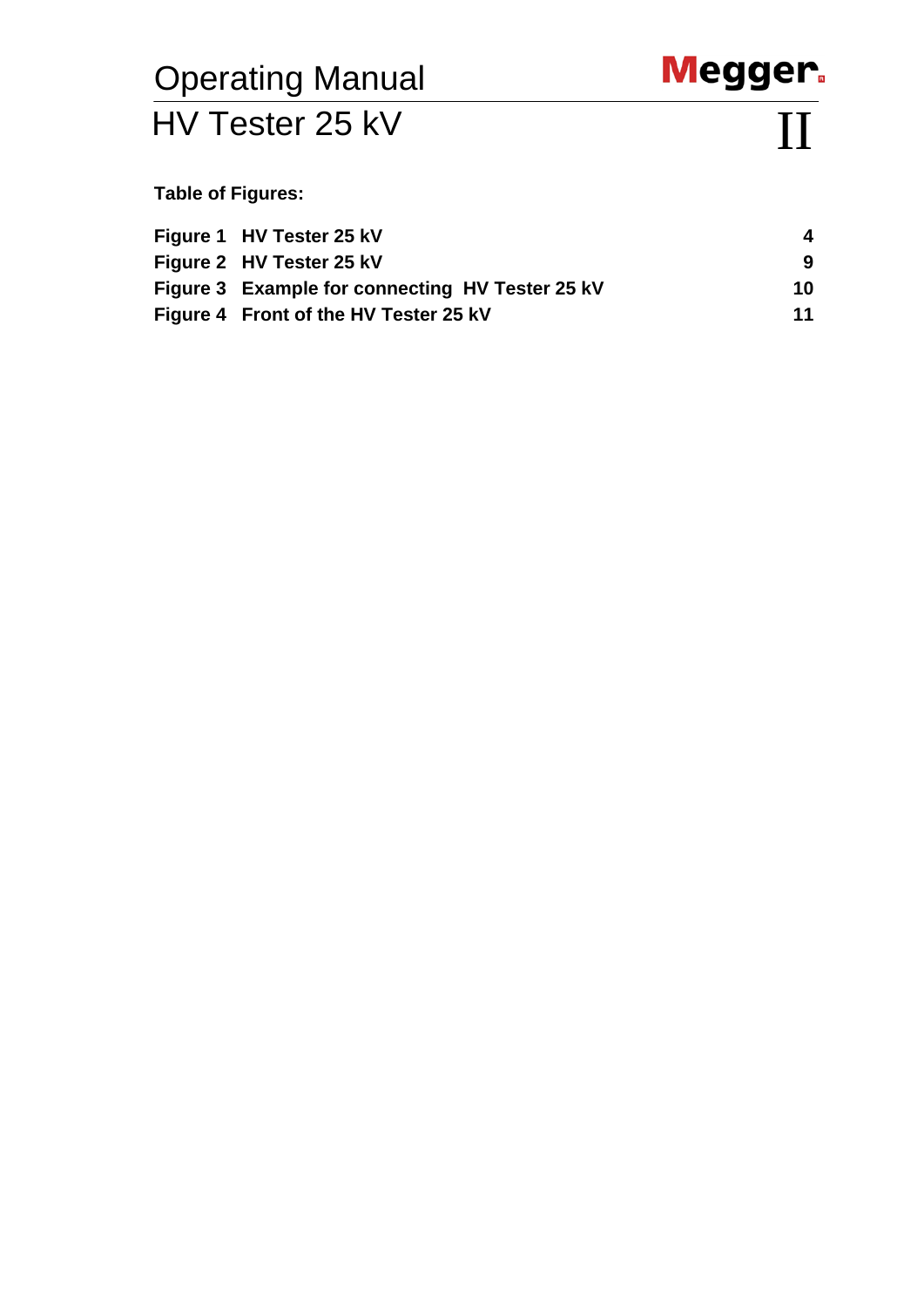## <span id="page-6-0"></span>**1 GENERAL**

The HV Tester is a generator of high direct voltages.

The insulation of cables, electrical plant and plant components can be tested for electric strength with this set. The insulation resistance of test objects can be determined by measuring current and voltage using integrated measuring instruments.

Thanks to its small size and low weight, the HV Tester is portable and can be used directly on site. The clear arrangement of controls and displays makes the set comfortable to handle.

The set has an integrated rechargeable battery.

A special protective ground circuit ensures a high level of safety.

#### <span id="page-6-1"></span>**1.1 Safety instructions**

All persons involved in the transport, installation, operation, maintenance and repair of this system must have read this user manual carefully.

The system and its accessories are in accordance with the current state of safety technology at the time of delivery. Owing to the work processes involved, however, there may be parts of the system and its peripherals, which cannot be given optimum protection without an unreasonable reduction in function and usability.

#### **The following safety instructions must be complied with.**

#### **GENERAL INSTRUCTIONS**

Work on this system and its peripherals must only be performed by qualified and/or trained staff. Other persons must be kept away.

This user manual must be available for the supervisory, operating and maintenance staff to refer to.

Improper use may endanger life and limb, the system and connected equipment, as well as the efficient functioning of the system.

Always use correct tools in perfect condition.

Checks must be made to ensure that the relevant safety regulations are being complied with.

Only operate the system if it is in technically perfect condition.

No non-original parts may be used for the system and its peripherals, as the necessary safety will not be guaranteed. No mode of working, which detracts from the safety of the system must be used.

The user is under an obligation to report any changes in the system to the supervisor responsible without delay.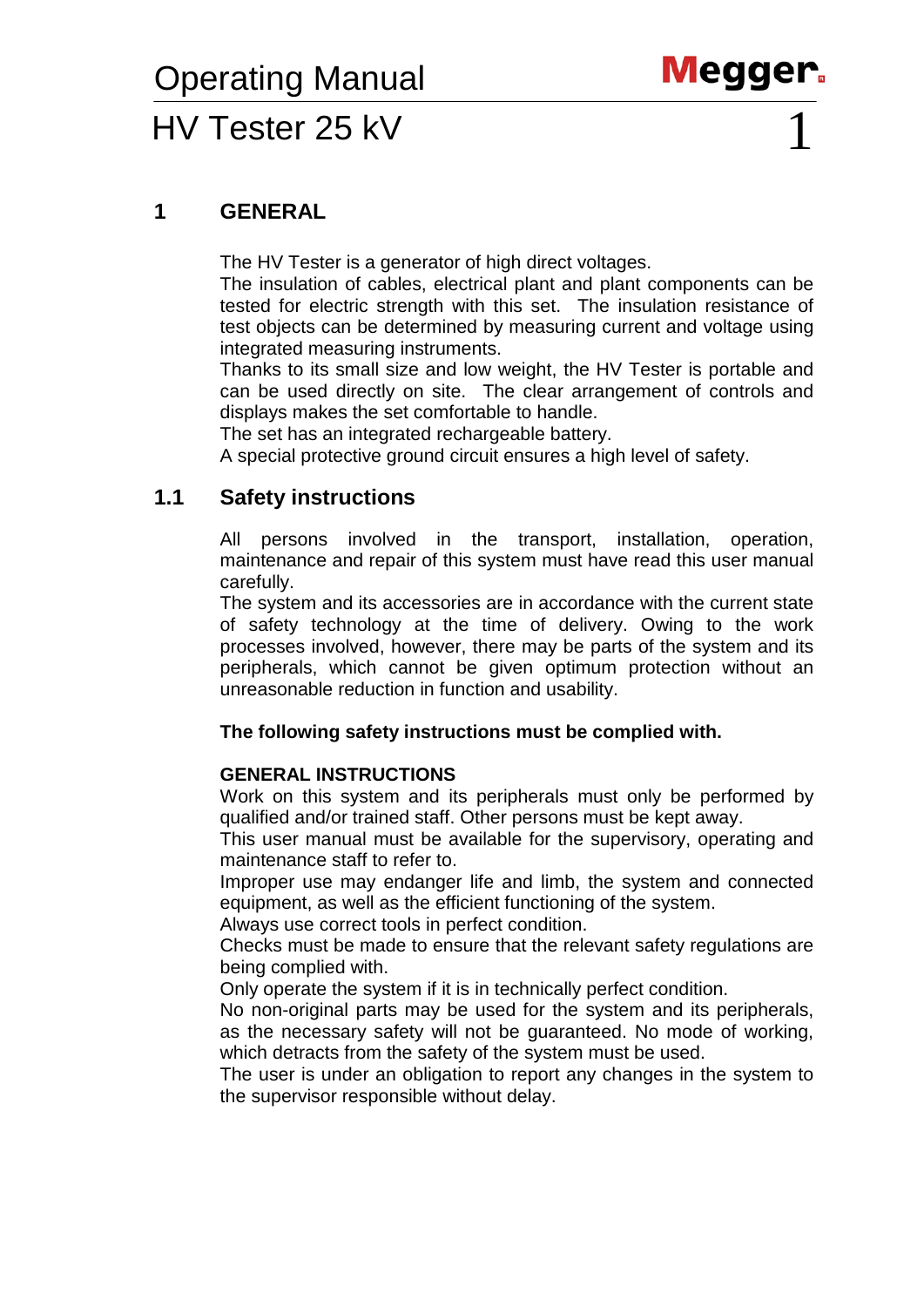## **Megger**.

#### **ELECTROTECHNICAL INSTRUCTIONS**

The system and all additional equipment must be connected properly. The relevant DIN and VDE regulations must be complied with. Maintenance work must only be carried out when the system is switched off (dead) and then only by qualified and/or trained staff.

#### <span id="page-7-0"></span>**1.2 INDICATIONS USED IN THE DESCRIPTION**

Important instructions concerning personal protection, work safety and technical safety are indicated as follows:

- **WARNING:** Warning indicates work and operating procedures, which must be complied with in full to exclude the possibility of persons being put at risk. This includes instructions concerning particular dangers when handling the system.
- **ATTENTION:** Attention indicates work and operating procedures, which must be complied with in full to prevent the system/peripherals from being damaged or destroyed.
- **N.B.:** N.B. indicates special technical requirements to which the user must pay particular attention when using the system.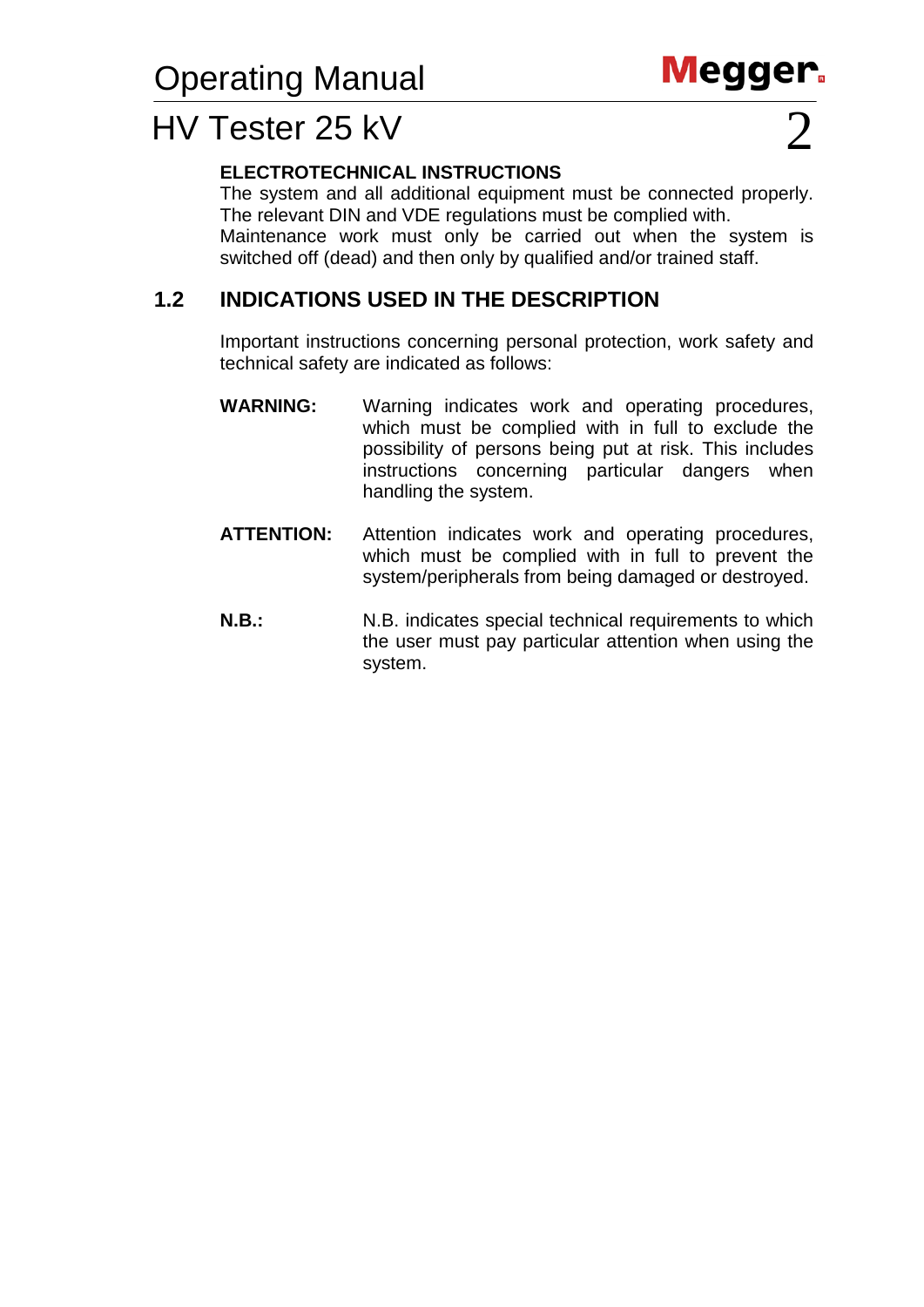## Operating Manual



# Megger.

## <span id="page-8-0"></span>**2 TECHNICAL DESCRIPTION**

#### <span id="page-8-1"></span>**2.1 Description of the set**

#### <span id="page-8-2"></span>**2.1.1 Scope of supply**

The scope of supply includes the following:

| Item  | Description                    |
|-------|--------------------------------|
| 00001 | HV Tester 25 kV with built in  |
|       | batteries and softcase         |
| 00002 | Mains connecting cable         |
| 00003 | Connecting cable for external  |
|       | battery                        |
| 00004 | Protective ground<br>cable     |
|       | (green/yellow)                 |
| 00005 | Operation ground cable (black) |
| 00006 | connecting<br>HV-<br>cable     |
|       | (shielded) incl. clamp         |
| 00007 | User manual /Service pack      |
|       | Packing                        |

Table 1 Scope of supply

#### <span id="page-8-3"></span>**2.1.2 Use of the set**

The HV Tester 25 kV is used for electrical testing of power cables and plant with direct voltage:

Areas of application include:

- Reclosing control after repairs and work on power cables, etc.
- Testing newly laid cables before initial use
- Testing disconnected cables
- Testing electrical equipment

**CAUTION:** Owing to the high voltages, which occur, special safety measures are required. These are explained in chapter [1.1o](#page-6-1)n page [1.](#page-6-1)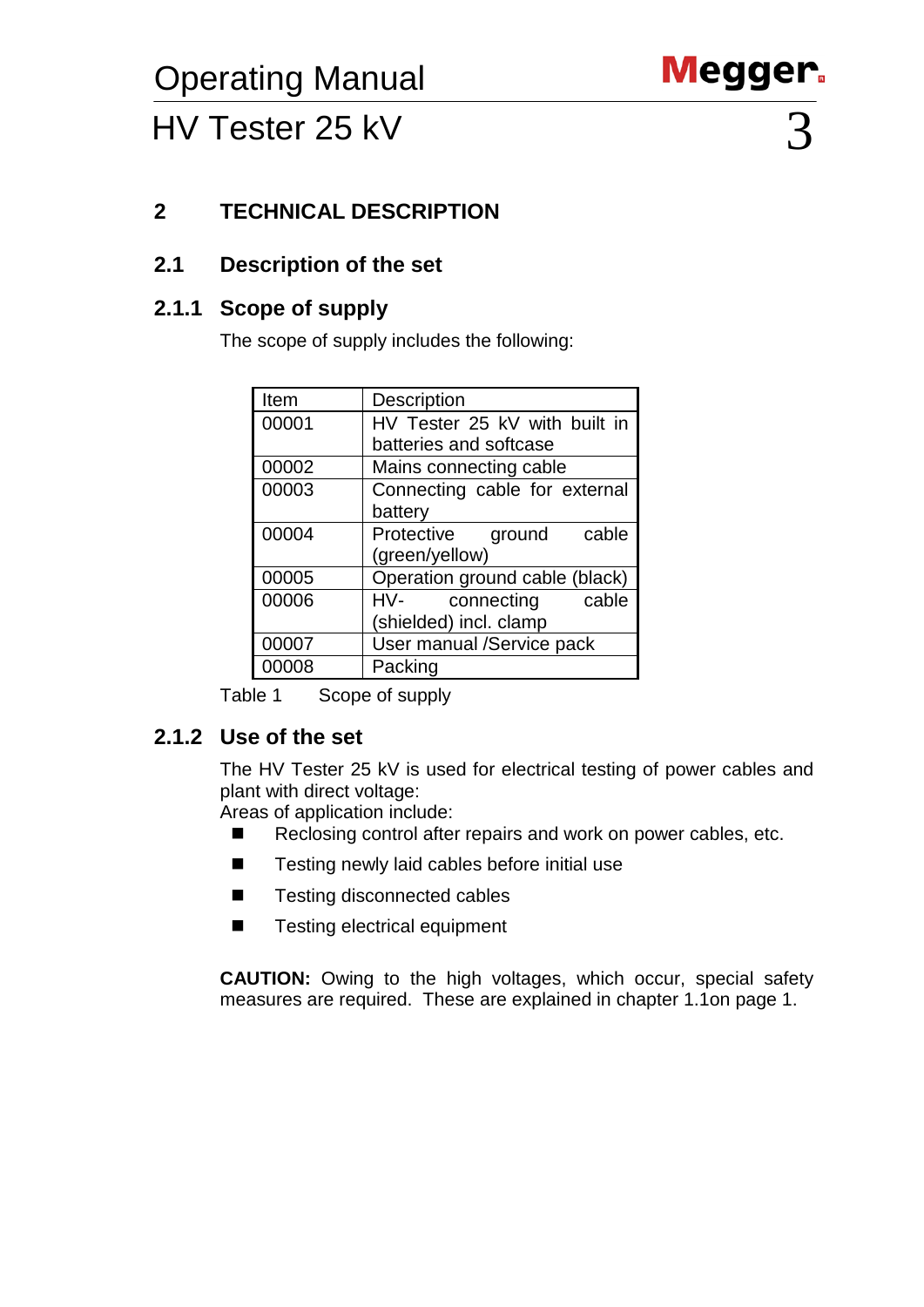#### <span id="page-9-0"></span>**2.2 Design of the set**

The compact HV Tester 25 kV is very portable thanks to its small size and low weight and can be used directly on-site. State-of-the-art technique and clearly designed operation panel for easy application. The control and display elements as well as the high-voltage outlet are arranged on the control panel.

A timer is provided for pre-selecting the testing time.



Figure 1 HV Tester 25 kV

#### <span id="page-9-2"></span><span id="page-9-1"></span>**2.3 Function**

Before the set can be used, the HV Tester 25 kV has to be grounded properly.

When the high-voltage adjuster is set to zero and the timer works, the test voltage can be switched on at the press of a button and increased continuously between 0 V and the nominal voltage.

The condition of the test object with regard to electric strength and insulation quality can be determined from the values for test voltage and leakage current displayed on the operation unit.

After testing, the object under test is discharged through the built-in discharging facility.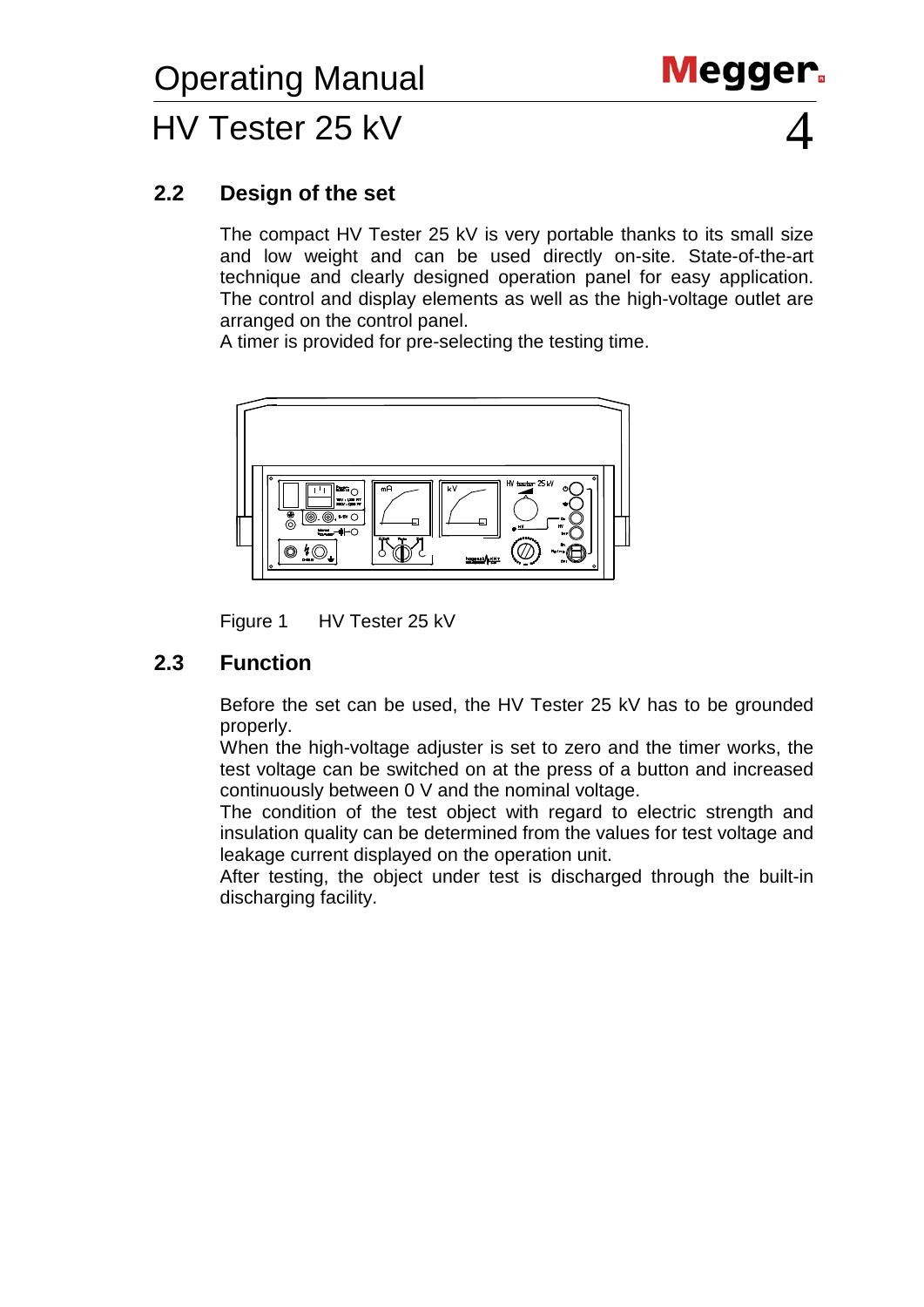Megger.

#### <span id="page-10-0"></span>**2.4 Specifications**

Power supply mains 115 or 230 V AC built-in rechargeable batteries external DC voltage 11-15 V Power consumption 120 W max DC output voltage 0...25 kV (negative polarity, infinitely variable) Output current 1.5 mA Short-circuit current  $1.6 \text{ mA} \pm 0.1 \text{ mA}$ Voltage measuring range 0 - 30 kV Current measuring range  $0 - 0.2$  mA and  $0 - 2$  mA Discharge energy 3000 J max. Operating time at full load with built-in batteries approx. 45 min Operating temperature  $-25^{\circ}$ C to + 55  $^{\circ}$ C Output **Short circuit and open circuit proof** Weight incl. batteries approx. 13.5 kg Dimensions (W  $\times$  H  $\times$  D) 467 mm  $\times$  167 mm  $\times$  284 mm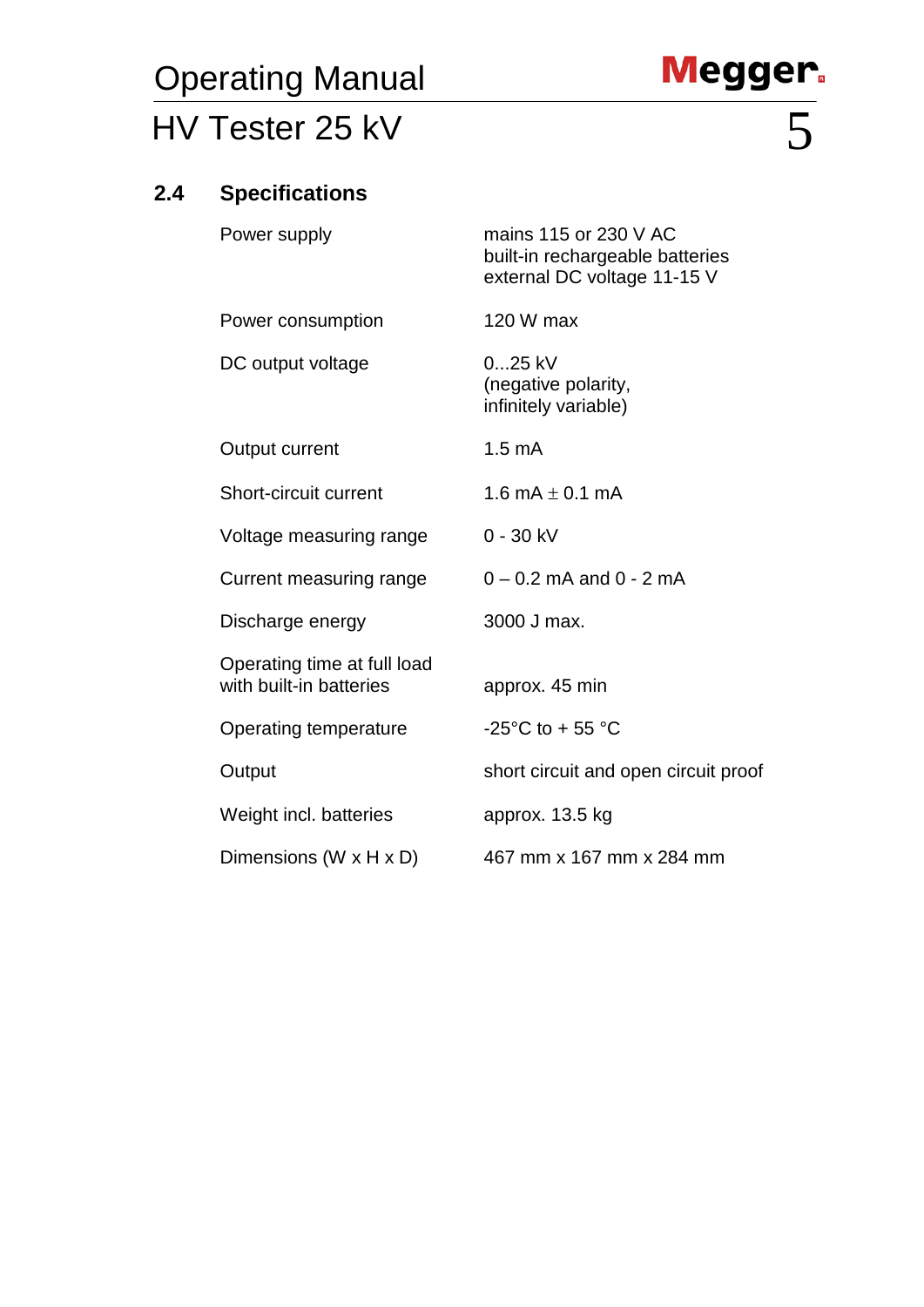6

Megger.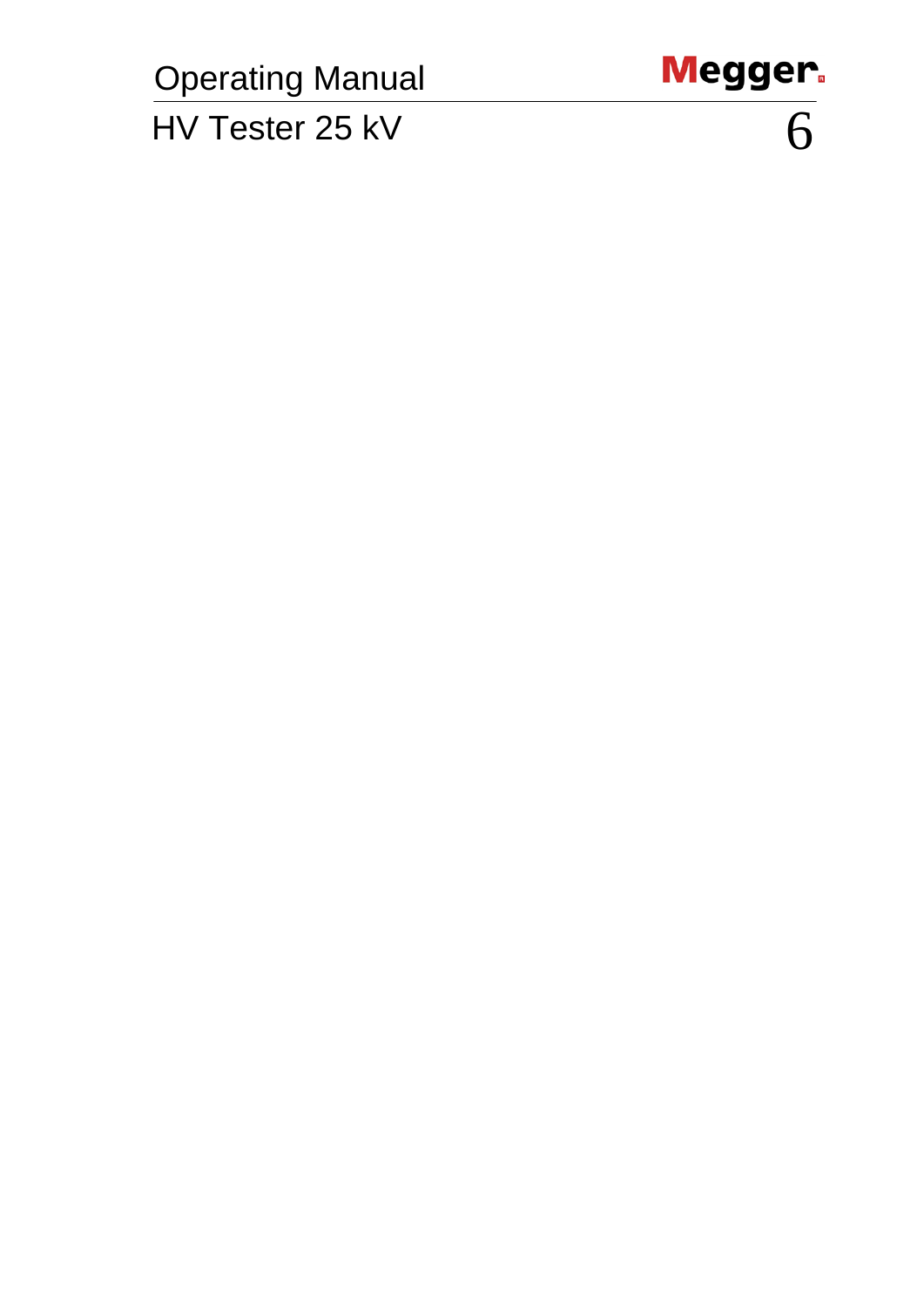

#### <span id="page-12-0"></span>**3 PREPARATION FOR USE**

#### <span id="page-12-1"></span>**3.1 Operating requirements**

The carrying handle of HV Tester 25 kV can be adjusted by exerting gentle sideways pressure on the buttons on either side in the joint area. **WARNING:** The clearance between the high-voltage unit and grounded or live parts as stipulated in DIN VDE 0104 must be complied with.

**CAUTION:** Warning notices reading

**DANGER! HIGH - VOLTAGE**

When the equipment is set up in the field, it must be placed outside the cable trench and protected against dirt and moisture.

The HV Tester should be set up inside the cordon at a distance of approx. 3 m from the high-voltage, preferably at operating height.

#### <span id="page-12-2"></span>**3.2 Power supply**

#### <span id="page-12-3"></span>**3.2.1 Internal rechargeable battery**

The set has an integrated rechargeable battery. This supplies power when the "Mains" key switch is actuated.

The mains and external battery, if connected, take precedence, however, and cause the internal battery to be switched off.

If the voltage is to low, the colour of the LED [13] p. [11](#page-16-2) changes from green to red. The high voltage will then be switched off after approximately 10 minutes.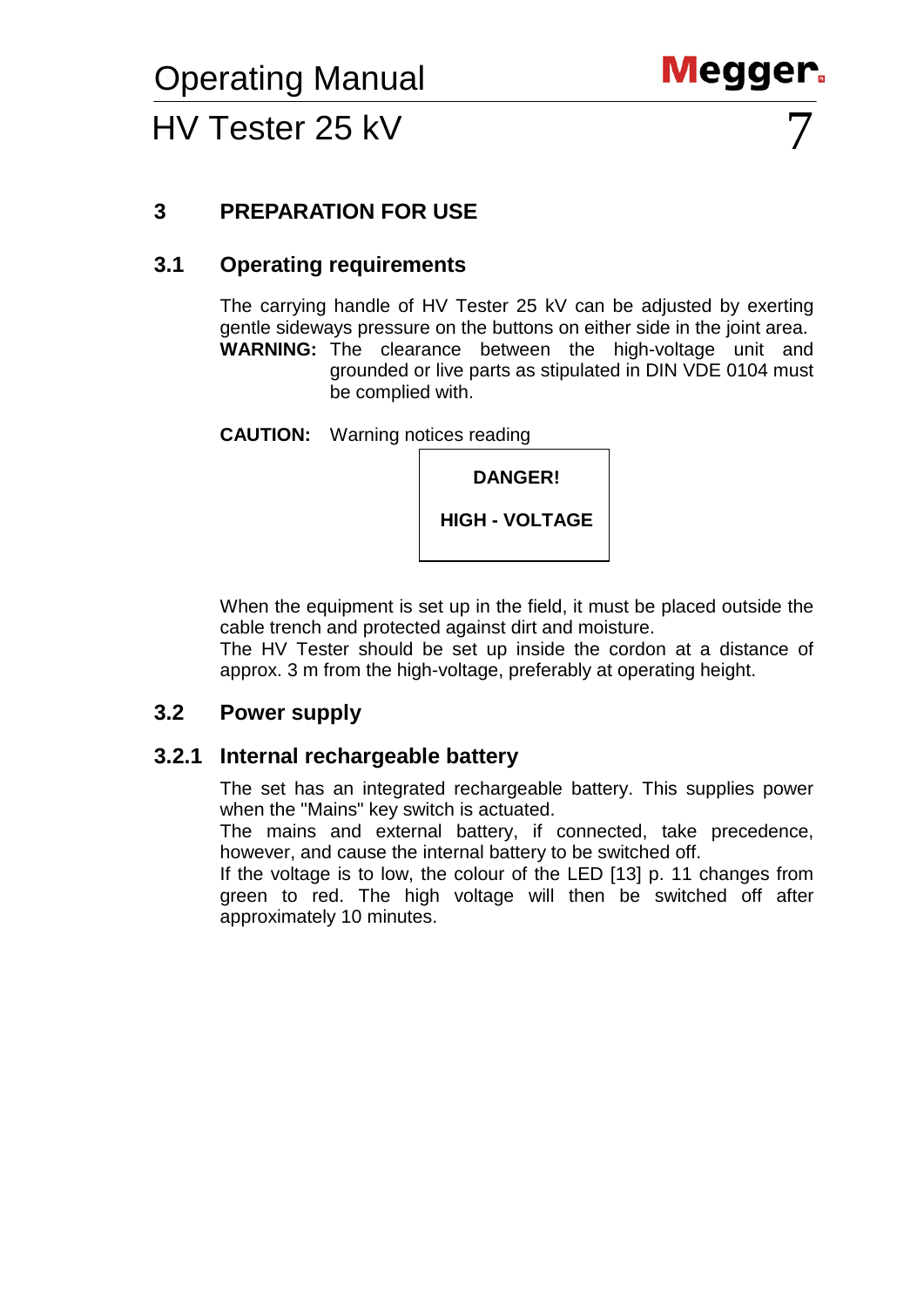#### <span id="page-13-0"></span>**3.2.2 Mains**

If the set is connected to the mains, the external DC voltage and internal battery are switched off (signalled by the green LED [11] p. [11\)](#page-16-2). Mains operation is accompanied by recharging / floating operation of the internal battery.

The set is switched on with the "Mains" key switch, which is signalled by the white standby indicator [4] p. [11.](#page-16-2)

The HV Tester 25 kV has a monitoring circuit which switches the high voltage off if the voltage is to low.

The set remains connected to the mains even once the "Mains" key switch has been turned off, allowing recharging / floating operation of the internal battery.

**CAUTION:** Take care of the voltage selector switch [1], p. [9!](#page-14-1)

#### <span id="page-13-1"></span>**3.2.3 External battery**

The external DC voltage must be in the 11-15 V range. This is indicated by the green LED [12] p. [11.](#page-16-2) If the voltage is to low, the colour changes to red. The high voltage will then be switched off after approximately 10 minutes.

#### <span id="page-13-2"></span>**3.2.4 Maintenance procedure (internal battery)**

To charge the internal battery connect the mains supply to the HV Tester (LED [11] p[.11](#page-16-2) lights up).

The 'Mains' key switch doesn't have to be switched on.

It takes approx. 10 hours to fully charge the internal battery from low battery level.

The current is changed automatically between recharging / floating operation of the internal rechargeable battery.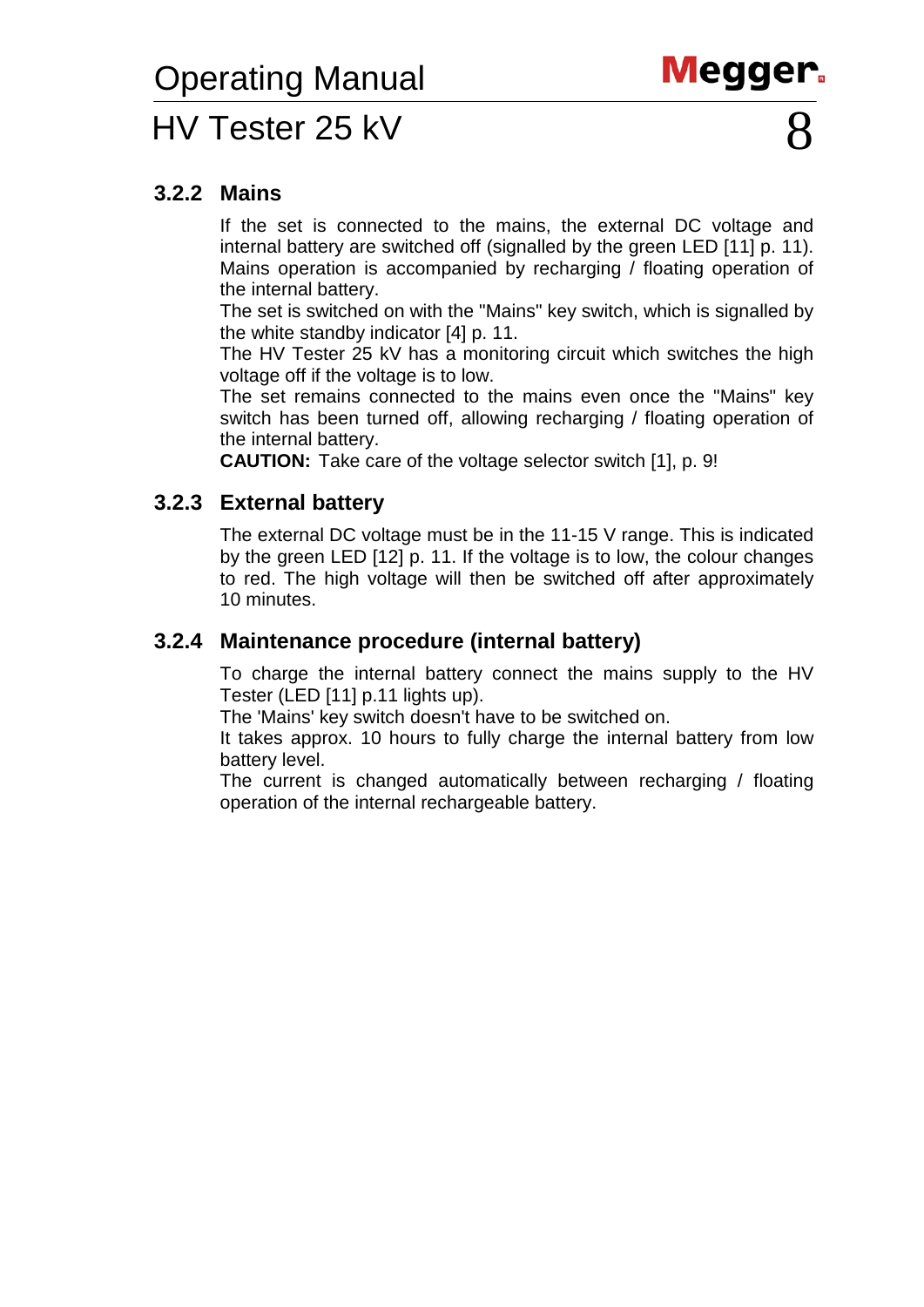## Operating Manual

## HV Tester 25 kV

#### <span id="page-14-0"></span>**3.3 Connecting the test equipment**

The connecting cable is in the front of the carrying case.



- 6 HV connector<br>7 Protective con
- Protective conductor terminal

<span id="page-14-1"></span>Figure 2 HV Tester 25 kV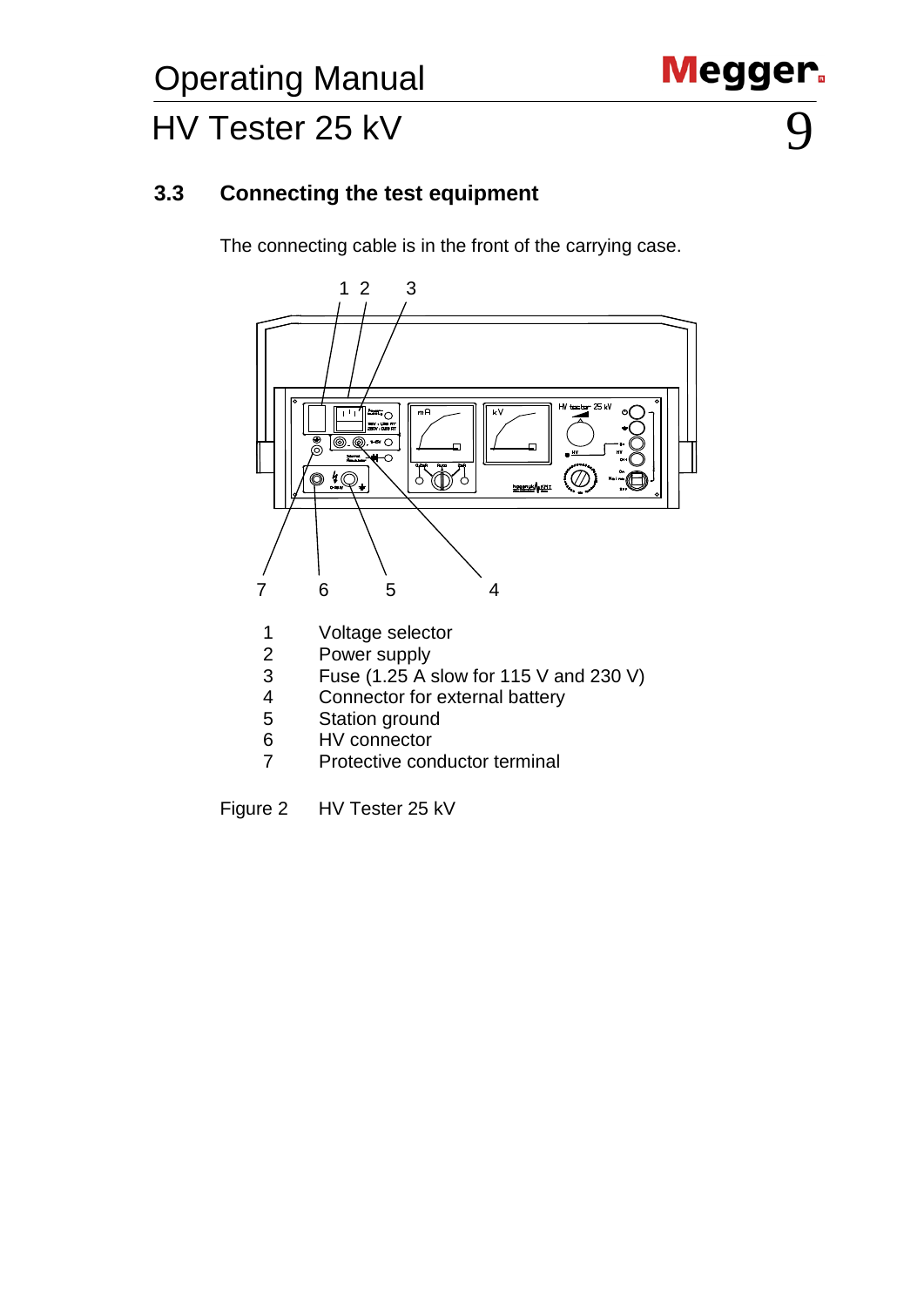Before the test equipment is connected, safe isolation from supply must be established and safeguarded in accordance with DIN VDE 0105. The requirements of DIN VDE 0104 and DIN VDE 0105 must be complied with. The test equipment should be connected in the following order:<br>1. G

**Megger**.

- 1. Ground and short-circuit the conductor of the test object that is not going to be tested (connect to station ground or auxiliary ground point). In the case of ungrounded test objects, the tester can only be used if an auxiliary ground is provided.
- 2. Establish a conductive connection between the station/auxiliary ground and the ground terminal [5] of the HV Tester 25 kV.
- 3. In the case of mains operation the ground safety circuit checks whether the protective ground (protective conductor terminal [7]) and station ground have the same potential. The yellow lamp indicates that the potential is the same. If the lamp does not light up, the potential of the station ground must be checked and a connection established between the protective ground terminal and the station ground. The housing of the HV Tester has the same potential as the protective ground terminal.
- 4. In the case of internal or external batteries establish a conductive connection between the protective conductor terminal [7] and station ground.
- 5. Connect the high-voltage terminal [6] to the test object.





<span id="page-15-0"></span>Figure 3 Example for connecting HV Tester 25 kV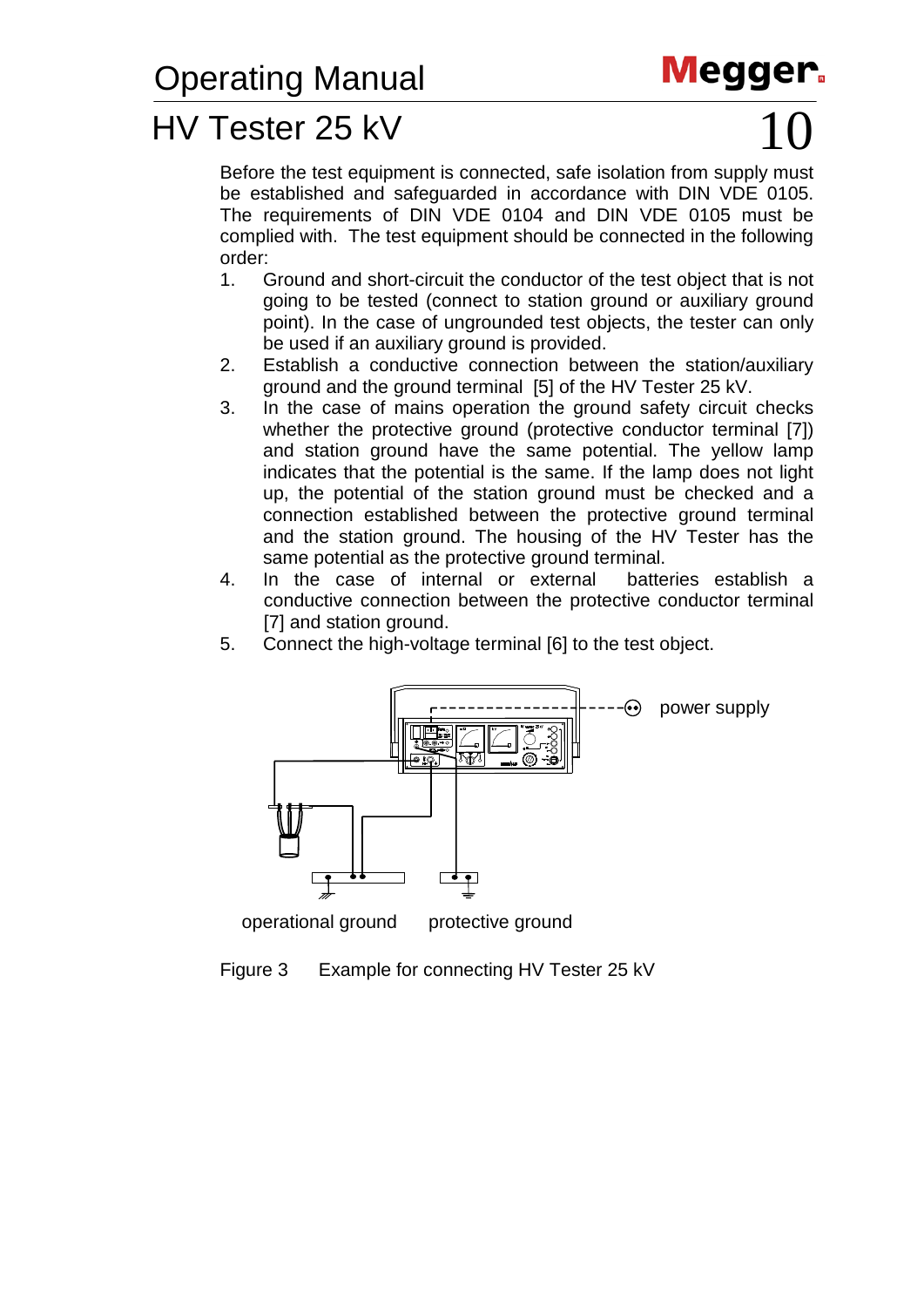Megger.

#### <span id="page-16-0"></span>**4 OPERATING INSTRUCTIONS**

#### <span id="page-16-1"></span>**4.1 Controls and displays**

The controls and displays needed to operate the HV Tester are on the front of the operation unit.



<span id="page-16-2"></span>Figure 4 Front of the HV Tester 25 kV

| <b>Item</b>    | <b>Description</b> | <b>Remarks</b>                             |
|----------------|--------------------|--------------------------------------------|
| 1              | Ammeter            | Displays the current flowing through the   |
|                |                    | test object                                |
| $\overline{2}$ | Voltmeter          | Displays the voltage connected to the      |
|                |                    | test object                                |
| 3              | HV adjuster        | Adjuster for the high-voltage with forced  |
|                |                    | zero position                              |
| 4              | "Unit on" lamp     | Lights up white when the unit<br>is        |
|                |                    | switched on with the mains switch [8]      |
| 5              | "Ground            | Lights up yellow when the HV Tester is     |
|                | terminal" lamp     | grounded properly                          |
| 6              | <b>Illuminated</b> | Green lit button for switching on the high |
|                | "HV on" button     | voltage                                    |
| $\overline{7}$ | Illuminated        | Illuminated button for switching off the   |
|                | "HV off" button    | high voltage (lights up when the high-     |
|                |                    | voltage is switched on)                    |
| 8              | Mains key switch   |                                            |
| 9              | Timer              |                                            |
| 10             | "Current           | Switches between the current               |
|                | measuring range"   | measuring ranges or 'AUTO'                 |
|                | selector switch    |                                            |
| $11 - 13$      | LED's              | for Power supply, internal batteries and   |
|                |                    | external batteries                         |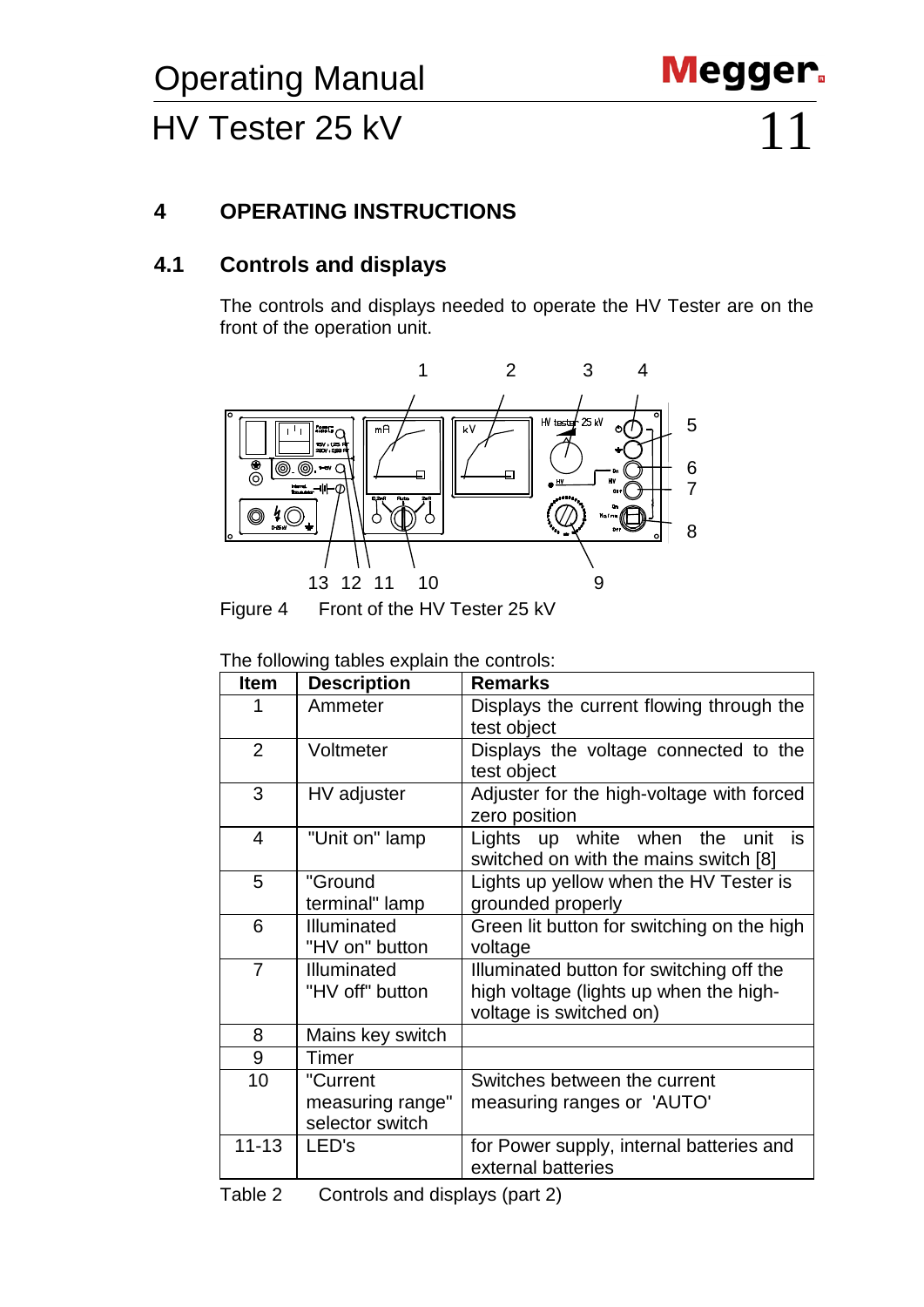#### <span id="page-17-0"></span>**4.2 OPERATING PROCEDURE**

#### <span id="page-17-1"></span>**4.2.1 Performing measurements**

When the mains key switch is turned on, the white pilot lamp [\(Figure 4](#page-16-2) p. [11](#page-16-2) [4]) lights up. If the equipment is grounded properly, the yellow pilot lamp also lights up.

If this does not happen, the HV Tester still has to be grounded (protective conductor terminal).

This pilot lamp [5] signals proper connection of the station and protective grounds independently of the high voltage being connected.

The equipment will only work when both lamps are lit and the timer is in action.

The illuminated green **"HV on" [6]** button switches the high voltage on if the HV adjuster [3] in zero position at left stop (second switching operation, interlock, forced zero position).

**Tip:** If you want to select testing times shorter than 5 min, turn the rotary knob of the timer first beyond the position "5" and then to the desired time.

The red illuminated **"HV off" [7]** button lights up at the same time, indicating that the "high voltage is switched on".

The test voltage can now be set by **slowly** turning the adjuster anticlockwise. While doing this, remember to follow the increase in voltage and current on the instruments.

The output current can be measured in two measuring ranges (0.2 mA, 2 mA), which can be set using a selector switch [10].

In the central switch position (Auto), the measuring range is changed automatically.

The relevant LED indicates the selected measuring range.

**N.B.:** The end stage of the HV Tester is secured against thermal overload by a reverse voltage divider. In case of overload (e.g., short-circuit at the output), the output current is reduced to a value of about 0,5 mA.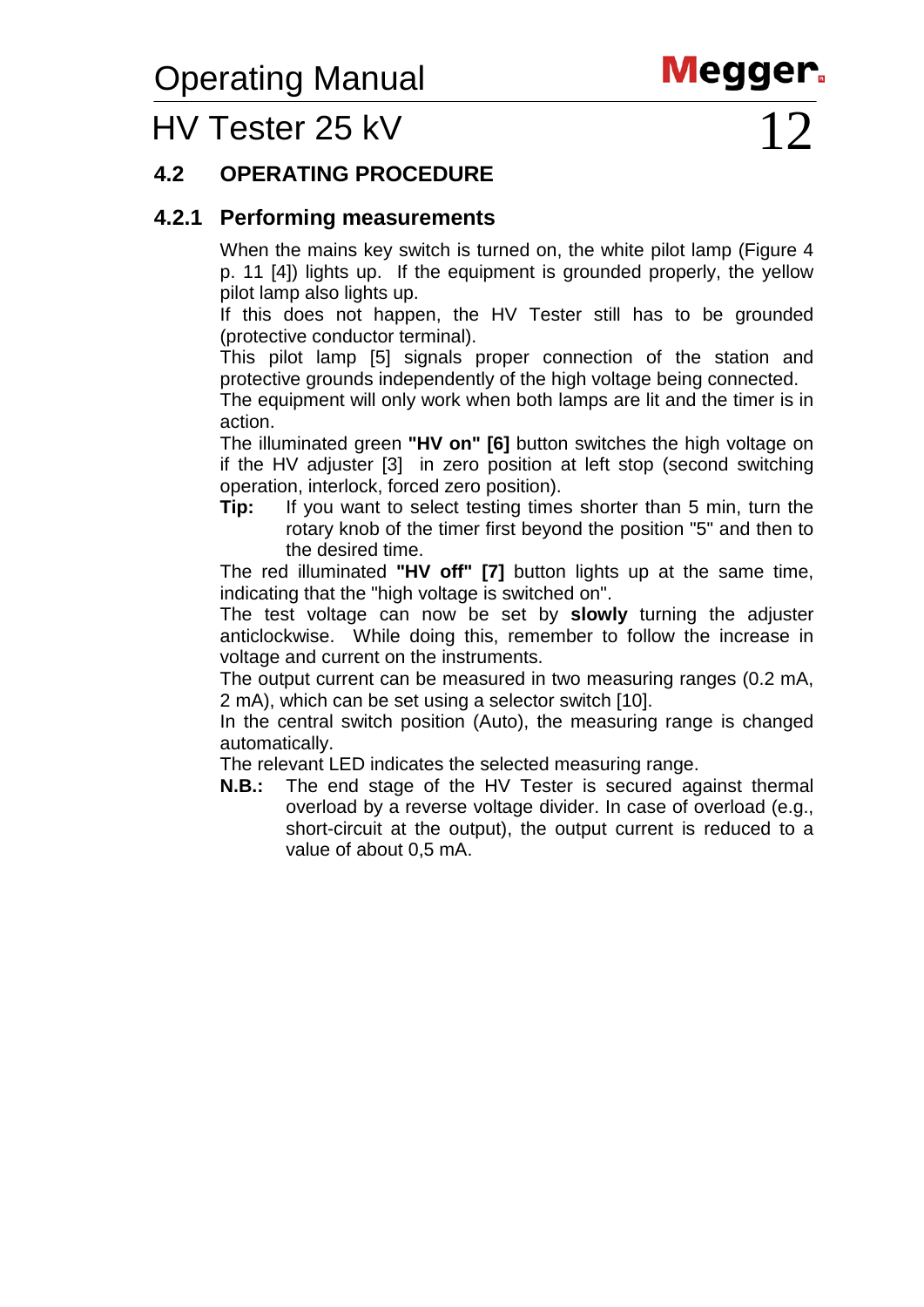<span id="page-18-0"></span>Once testing is complete, turn the voltage down and switch the equipment off ("HV off" [Figure 4](#page-16-2) p. [11](#page-16-2) [7]).

When the test time expires, the high voltage is switched off automatically by the timer and the discharge device is activated. The discharge process of the test object can be followed on the measuring instrument.<br>**ATTENTION:** 

After four discharge processes at a maximum, a break of about 30 minutes shall be taken.

Once the displayed high-voltage reading has dropped to 0, the test object can be grounded and the HV Tester disconnected.

Finally ground/short-circuit the test object yourself.<br>
WARNING: The high-voltage connector must

The high-voltage connector must not be plugged in / unplugged when live.

In an emergency, the high voltage must be switched off by a second operator pressing the red "HV off" button.

#### <span id="page-18-1"></span>**4.2.3 Safety measures**

The set must only be operated by electricians in accordance with DIN VDE 1005. It must only be operated in areas, which have been secured and/or cordoned off and marked in accordance with DIN VDE 0104 and DIN VDE 0105.

In an emergency, the high voltage must be switched off and grounded by a second operator pressing the red "HV off" button.

**N.B.:** Never put equipment with moisture condensation into operation.

Please also follow the safety instructions in chapter 1.

Reliable grounding of the HV Tester is always necessary in addition to adequate protection against electric shock.

**CAUTION:** Care must be taken during testing that the far end is also reliably protected against electric shock.

Be aware that residual charges may still be present after discharge in the case of capacitive tests.

**WARNING:** Parallel cables may also still be charged after testing.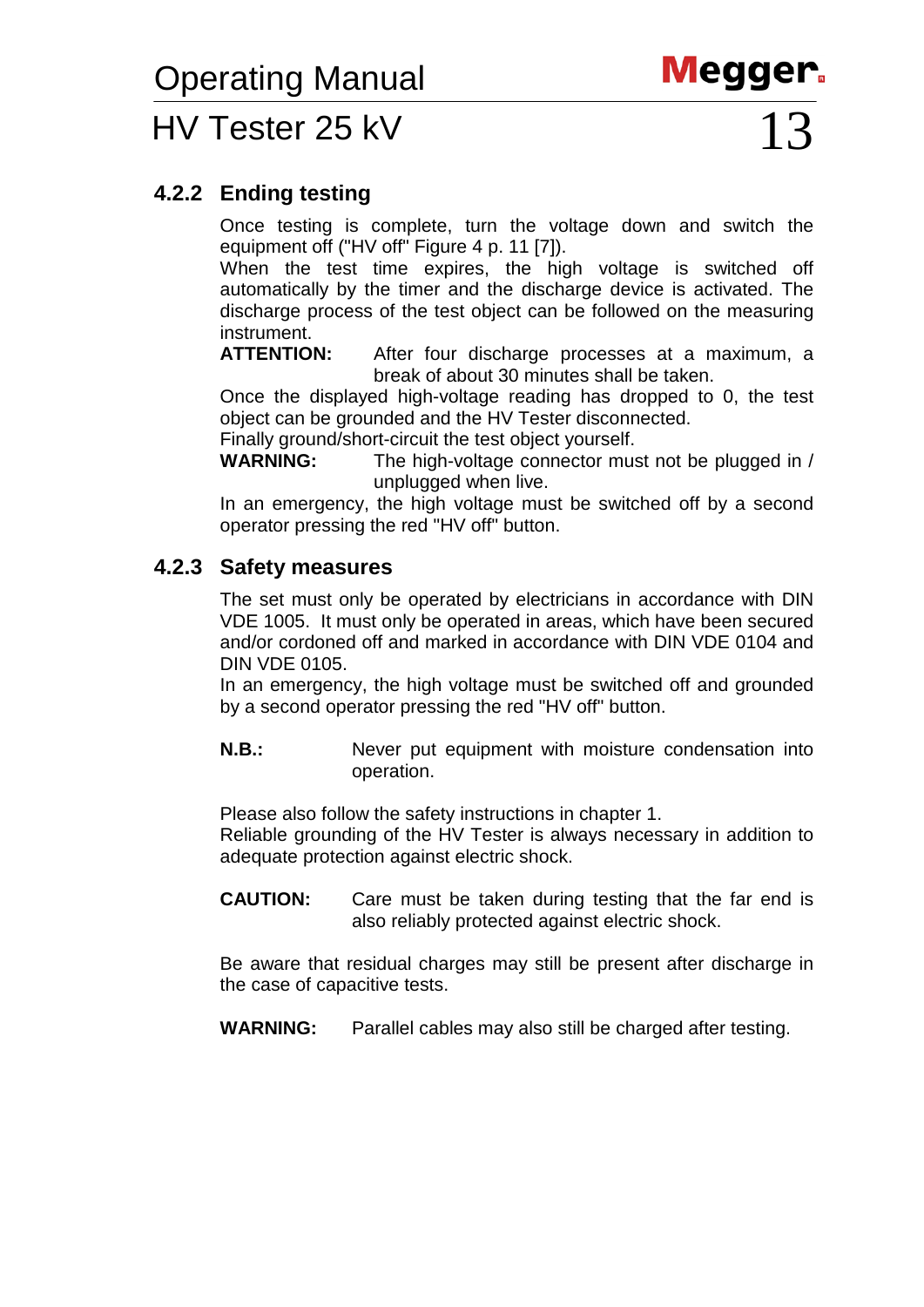Megger.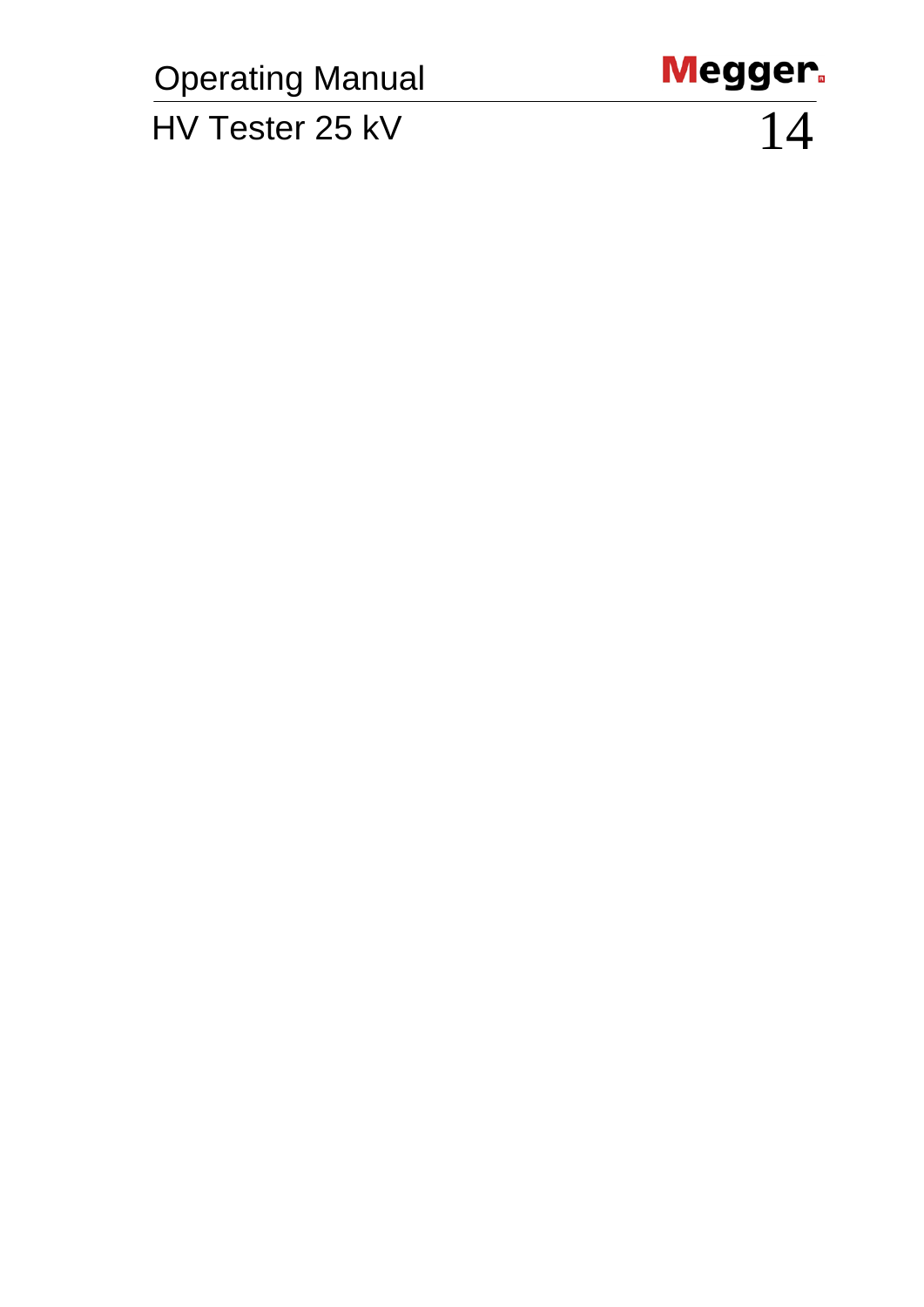# Megger.

#### <span id="page-20-0"></span>**5 CARE, MAINTENANCE AND REPAIR**

The repair work, which can be done on the HV Tester by the user is limited to the replacement of fuses and lamps. Fuses, lamps and tools are included in the service kit.

The HV Tester 25 kV is test equipment and as such must be handled and looked after with care.

Moisture, external soiling, direct sunlight and ambient temperatures in excess of 55°C must be avoided.

The exchange of the internal rechargeable battery has to be carried out by a service workshop.

Don't store the HV Tester with empty battery!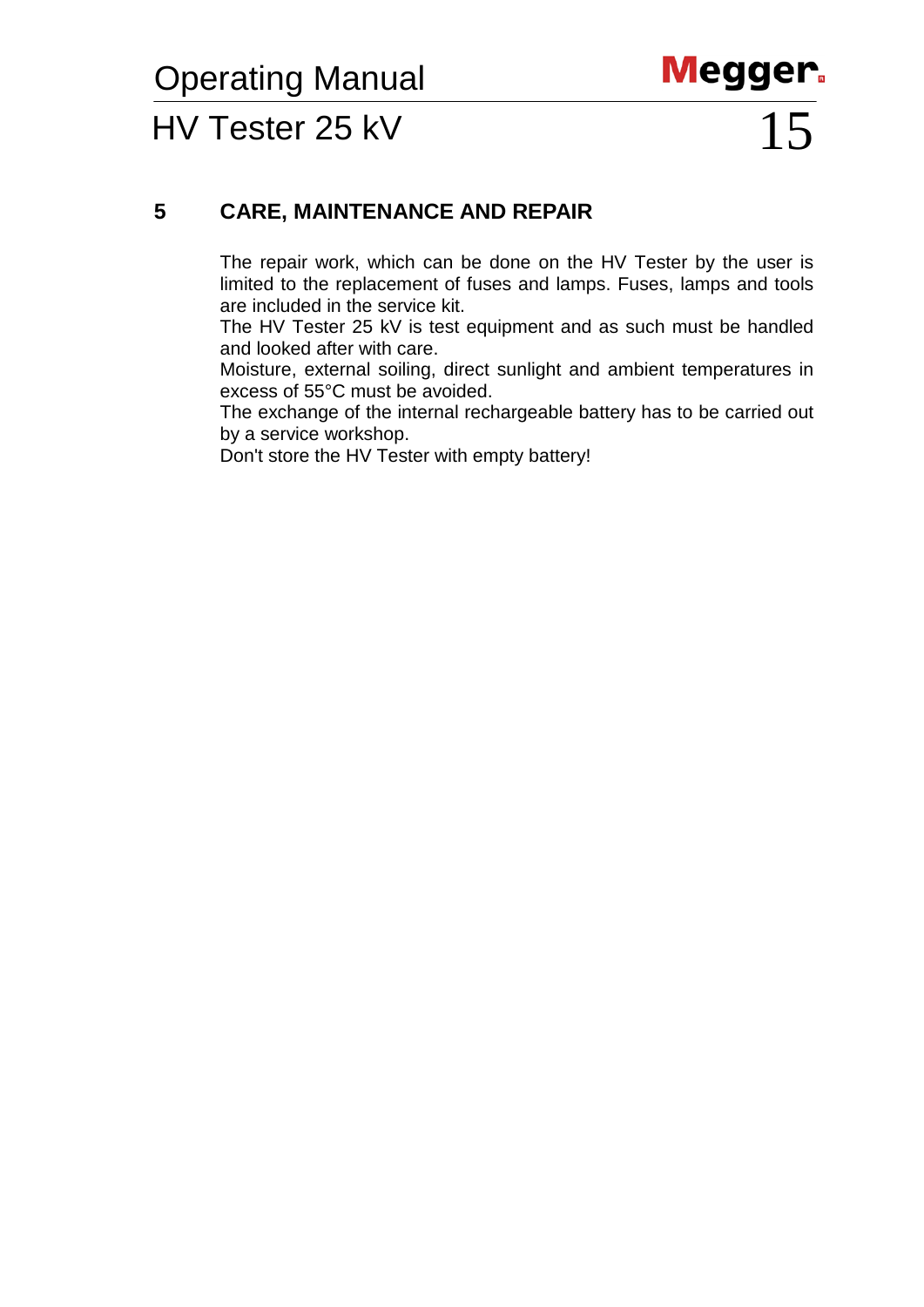Megger.